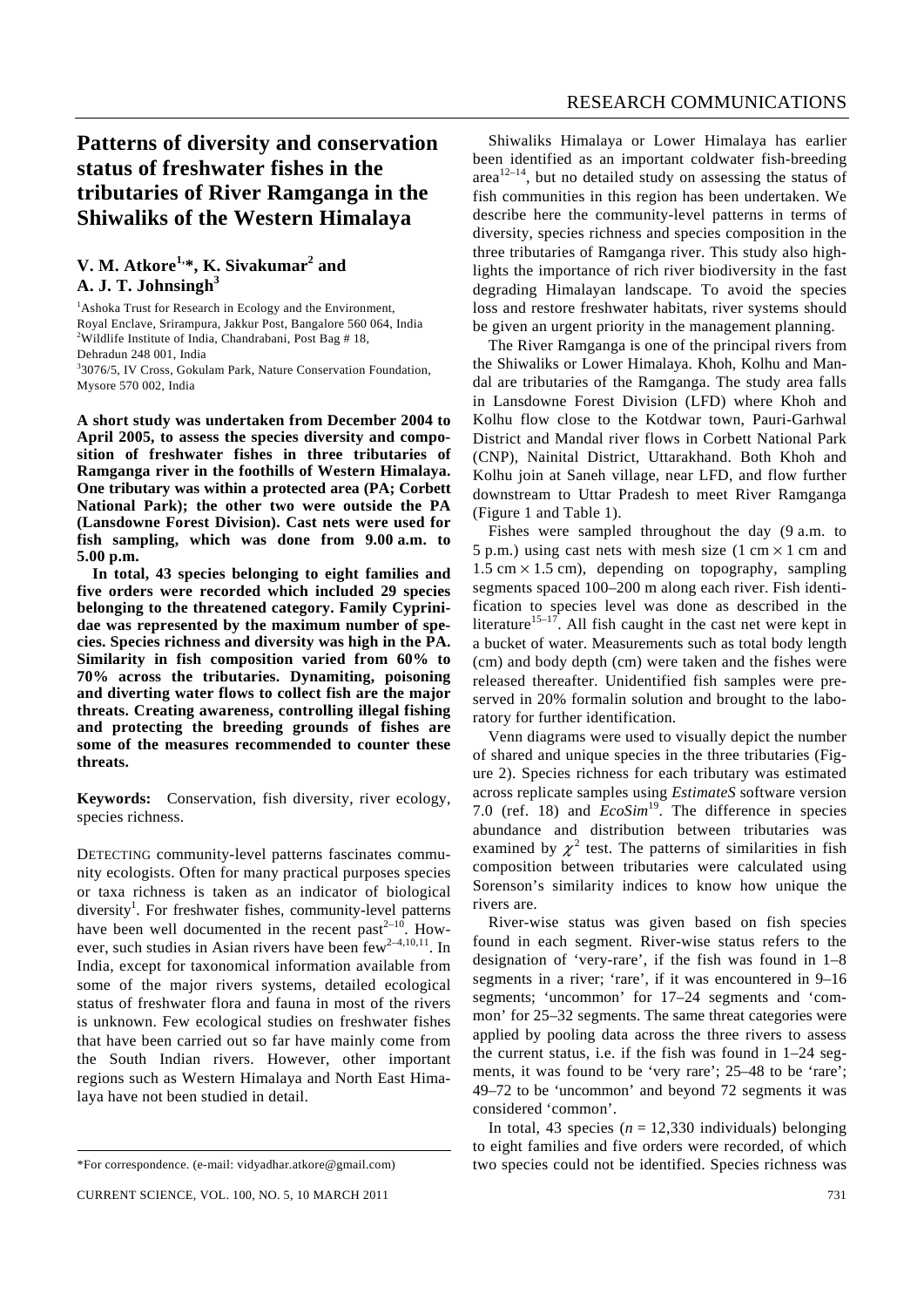### RESEARCH COMMUNICATIONS





|  |  |  |  |  |  |  | <b>Table 1.</b> Detailed information on the rivers studied in Uttarakhand. India |  |
|--|--|--|--|--|--|--|----------------------------------------------------------------------------------|--|
|--|--|--|--|--|--|--|----------------------------------------------------------------------------------|--|

| River              | Location                                                     | Altitude<br>(m) | <b>Threats</b><br>observed | Stretch<br>(km) |
|--------------------|--------------------------------------------------------------|-----------------|----------------------------|-----------------|
| $Khoh*$            | 29°45'30.75"N, 78°32'13.48"E<br>29°48'19.71"N, 78°36'20.31"E | 408<br>737      | VR, F, SM, DW, D           | 14              |
| $Kolhu*$           | 29°41'30.73"N, 78°31'37.01"E<br>29°42'46.56"N, 78°37'33.65"E | 322<br>452      | VR, F, SM, D               | 16.5            |
| $Mandal^{\dagger}$ | 29°35'07.11"N, 79°00'28.67"E<br>29°38'35.71"N, 78°56'40.23"E | 479<br>608      | N                          | 16.0            |

VR, Vegetation removal; F, Fishing, SM, Sand mining; DW, Diversion of water; D, Dynamiting; N, None. \*In Corbett National Park. † In Lansdowne Forest Division (Non protected area).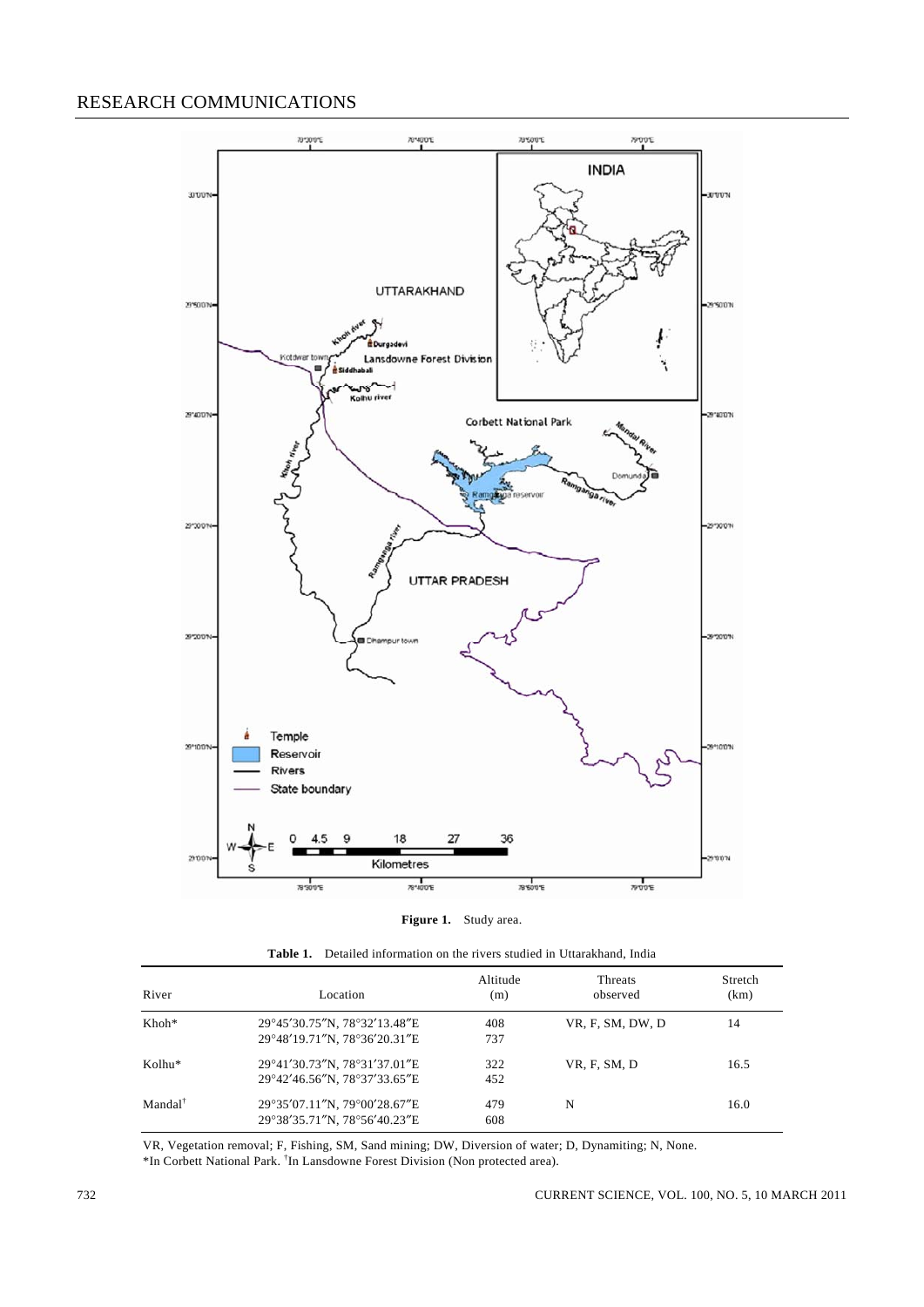| Family             | Order               | Species                     | English name         |
|--------------------|---------------------|-----------------------------|----------------------|
| Belonidae          | <b>Beloniformes</b> | Xenentodon cancila          | Freshwater garfish   |
| <b>Balitoridae</b> | Cypriniformes       | Homaloptera rupicola        | Prashad loach        |
|                    |                     | Nemacheilus bevani          | Loach                |
|                    |                     | Nemacheilus botia           | Loach                |
|                    |                     | Nemacheilus garhwali        | Loach                |
|                    |                     | Nemacheilus montanus        | Loach                |
|                    |                     | Nemacheilus rubdipinnis     | Loach                |
|                    |                     | Nemacheilus rupecola        | Loach                |
|                    |                     | Nemacheilus submontanus     | Loach                |
| Channidae          | Perciformes         | Channa gachua               | Snake head           |
|                    |                     | Channa punctatus            | Spotted snakehead    |
| Gobiidae           |                     | Glossogobius giuris         | Tank goby            |
| Cobitidae          | Cypriniformes       | Botia lohachata             | Y-loach              |
|                    |                     | Botia rostrata              | Gangetic loach       |
|                    |                     | Lepidocephalus guntea       | Guntea loach         |
| Cyprinidae         | Cypriniformes       | Barilius barila             | Barred baril         |
|                    |                     | Barilius barna              | Barna baril          |
|                    |                     | Barilius bendelisis         | Hamilton's baril     |
|                    |                     | Barilius schacra            | Schacra baril        |
|                    |                     | Barilius vagra              | Vagra baril          |
|                    |                     | Catla catla                 | Catla                |
|                    |                     | Chagunius changunio         | Chaguni              |
|                    |                     | Crossocheilus latius latius | Gangetic latia       |
|                    |                     | Garra gotyla gotyla         | Gotyla               |
|                    |                     | Garra lamta                 | Lamta garra          |
|                    |                     | Labeo calbasu               | Blackrohu            |
|                    |                     | Labeo dero                  | Kalbans              |
|                    |                     | Labeo dyocheilus            | Brahmaputra labeo    |
|                    |                     | Puntius sophore             | Spotfin swamp barb   |
|                    |                     | Puntius ticto               | Ticto barb           |
|                    |                     | Puntius vittatus            | Kooli barb           |
|                    |                     | Raiamas bola                | Indian trout         |
|                    |                     | Schizothorax progastus      | Dinnawah snowtrout   |
|                    |                     | Schizothorax richardsonii   | Alwan snowtrout      |
|                    |                     | Tor chelynoides             | Dark mahseer         |
|                    |                     | Tor mosal                   | Putitor mahseer      |
|                    |                     | Tor putitora                | Golden mahseer       |
|                    |                     | Tor tor                     | Tor mahseer          |
| Mastacembelidae    | Synbranchiformes    | Mastacembelus armatus       | Tire-track spiny eel |
| Sisoridae          | Siluriformes        | Glyptothorax pectinopterus  | River cat            |
|                    |                     | Glyptothorax telchitta      | Telchitta            |

**Table 2.** Families in the tributaries of Ramganga river

highest in Mandal river in CNP (31) followed by Kolhu (28) and Khoh (26) rivers in LFD. Jackknife estimated species richness at 28 samples was highest in River Mandal  $(37.85 \pm 3.12)$  followed by Kolhu  $(34.09 \pm 3.19)$  and Khoh  $(31.79 \pm 2.13)$  rivers.

 Sixteen species were common to the three rivers. River Mandal had 31 species, with seven species unique in it. Rivers Khoh and Kolhu had four and five species respectively, unique to them. All the three rivers shared 3–5 species with each other (Figure 1). The order Cypriniformes included 99.6% of the fish species. The family Cyprinidae dominated with 23 species followed by Balitoridae with eight species and Cobitidae with three species, besides other families such as Channidae, Sisoridae, Belonidae, Gobiidae and Mastacembelidae (Table 2).

The  $\chi^2$  test showed that these rivers were not significantly different in terms of species abundance  $(\chi^2 =$ 6.217,  $n = 10$ ,  $P > 0.05$ ). The abundance of species across the rivers showed a left skew. About 25 species were rare, represented by less than 15 individuals out of a total 12,330.

 *Barilius barila*, family Cyprinidae, was the most abundant species (94.90%) followed by *Tor putitora* (53.37%), *Barilius bendelisis* (38.27%) and *Garra gotyla* (26.23%). Other common species were *Schizothorax richardsonii* (16.94%), *Barilius barna* (16.46%), *Garra*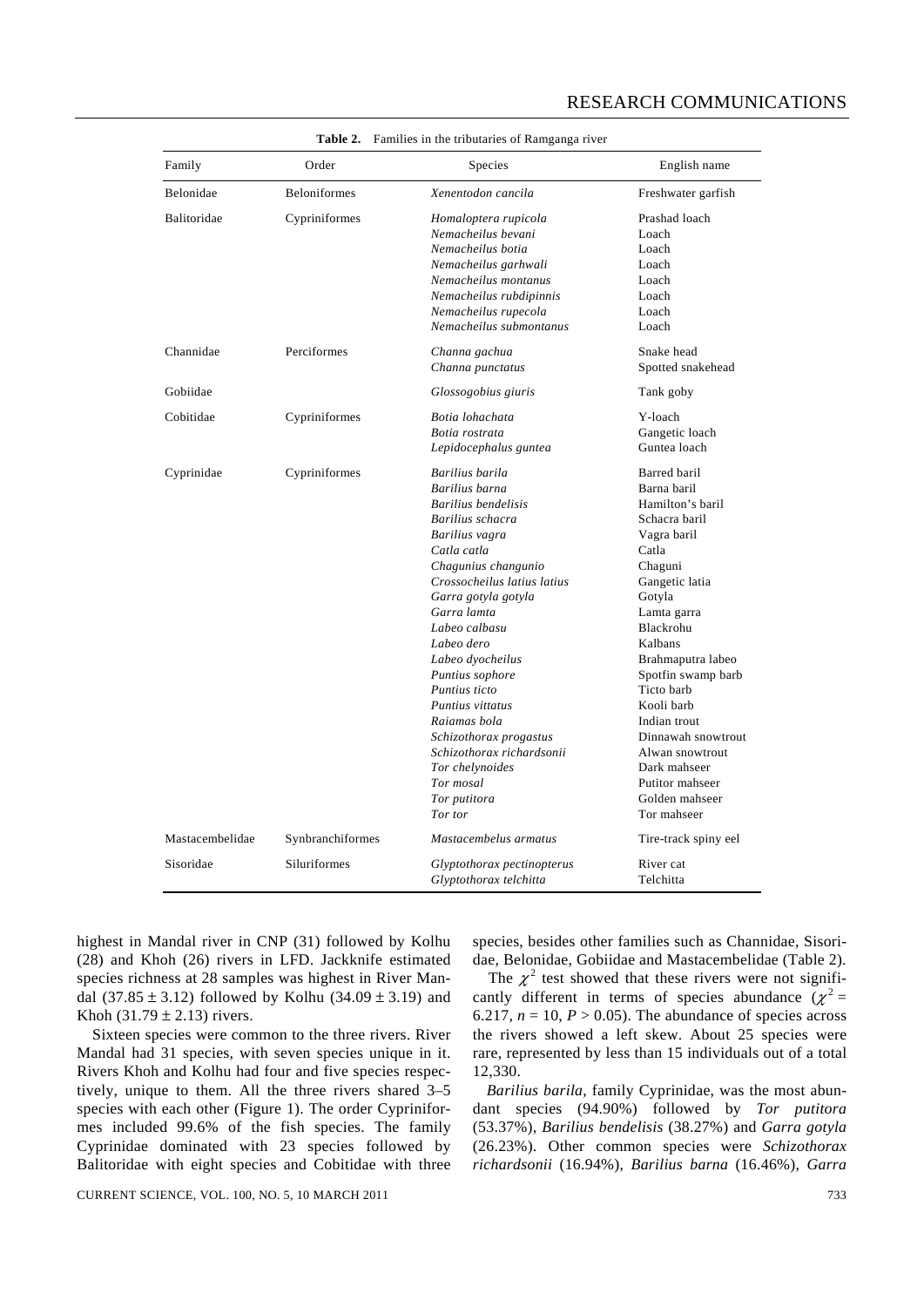| Species                     | Threat status              | Global distribution                   |
|-----------------------------|----------------------------|---------------------------------------|
| Barilius barila             | Vulnerable                 | India, Nepal                          |
| Barilius barna              | Lower risk near threatened | India, Myanmar, Nepal, Bangladesh     |
| Barilius bendelisis         | Lower risk near threatened | India, Pakistan, Nepal, Sri Lanka     |
| Barilius scharca            | Vulnerable                 | India, Bangladesh, Nepal              |
| Barilius vagra              | Vulnerable                 | Afghanistan, Pakistan, Sri Lanka      |
| Botia lohachata             | Endangered                 | India, Pakistan, Nepal, Bangladesh    |
| Botia rostrata              | Lower risk near threatened | India                                 |
| Catla catla                 | Not assessed               | India, Pakistan, Myanmar, Sri Lanka   |
| Chagunius changunio         | Not assessed               | India                                 |
| Channa gachua               | Not assessed               | India                                 |
| Channa punctatus            | Lower risk near threatened | Afghanistan, Pakistan, Nepal          |
| Crossocheilus latius latius | Data deficient             | Endemic to India                      |
| Garra gotyla gotyla         | Vulnerable                 | Pakistan, India, Myanmar, Bangladesh  |
| Garra lamta                 | Not Assessed               | India                                 |
| Glossogobius giuris         | Lower risk near threatened | East Africa, China, Japan, Sri Lanka  |
| Glyptothorax pectinopterus  | Lower risk near threatened | India, Pakistan, Nepal                |
| Glyptothorax telchitta      | Lower risk near threatened | India, Pakistan, Bangladesh, Nepal    |
| Homaloptera rupicola        | Not assessed               | India                                 |
| Labeo calbasu               | Lower risk near threatened | Pakistan, Nepal, Bangladesh, Thailand |
| Labeo dero                  | Vulnerable                 | Nepal, Bangladesh, Pakistan           |
| Labeo dyocheilus            | Not assessed               | Pakistan, Sri Lanka, Bangladesh       |
| Lepidocephalus guntea       | Not assessed               | India                                 |
| Mastacembelus armatus       | Not assessed               | Pakistan, Sumatra, Sri Lanka, Vietnam |
| Nemacheilus bevani          | Not assessed               | India                                 |
| Nemacheilus botia           | Lower risk near threatened | India                                 |
| Nemacheilus garhwali        | Not assessed               | Endemic to India                      |
| Nemacheilus montanus        | Endangered                 | Endemic to India                      |
| Nemacheilus rubdipinnis     | Lower risk near threatened | India                                 |
| Nemacheilus rupecola        | Not assessed               | Endemic to India                      |
| Nemacheilus submontanus     | Lower risk near threatened | India                                 |
| Puntius sophore             | Lower risk near threatened | India, Pakistan, Myanmar              |
| Puntius ticto               | Lower risk near threatened | Pakistan, Thailand, Bangladesh        |
| Puntius vittatus            | Vulnerable                 | India, Pakistan, Sri Lanka            |
| Raiamas bola                | Lower risk near threatened | Bangladesh, Myanmar, Nepal            |
| Schizothorax progastus      | Lower risk near threatened | India, Pakistan, Nepal, Bhutan        |
| Schizothorax richardsonii   | Vulnerable                 | Afghanistan, Nepal, Pakistan, India   |
| Tor chelynoides             | Not assessed               | India                                 |
| Tor mosal                   | Endangered                 | India, Myanmar                        |
| Tor putotora                | Endangered                 | Afghanistan, Bangladesh, Myanmar      |
| Tor tor                     | Endangered                 | Pakistan, Nepal, Bangladesh, India    |
| Xenentodon cancila          | Lower risk near threatened | Pakistan, Sri Lanka, Myanmar          |

**Table 3.** Threat status of fishes in the tributaries of Ramganga (CAMP, 1998)

CAMP, Conservation Assessment and Management Plan.

*lamta* (15.22%), *Puntius ticto* (7.72%), *Barilius vagra* (7.67%), and *Crossocheilus latius latius* (7.44%). Similarity (Sorensen's similarity indices) in species composition between Khoh and Kolhu rivers was 70.6%, between Kolhu and Mandal was 61.8% and between Mandal and Khoh was 64.3%.

 Results show that species such as *B. barila*, *G. gotyla* and *T. putitora* were common in sampling segments of the three rivers. Overall five species were assessed as not very common, three were common, one was rare, and the remaining 34 species (approx. 64%) were very rare in three tributaries of River Ramganga. Approximately, 29 species were threatened, whereas 12 were not assessed in the Conservation Assessment and Management Plan (CAMP; IUCN-based) classification (Table  $3)^{20}$ .

 Most of the freshwater fish fauna of this region have a wider distribution. Of the 43 species reported, 14 are endemic to India (Table 3). However, the Western Ghats appears to be rich in fish diversity with 289 species<sup>21</sup>, whereas 124 species are listed from the Western Himalaya<sup>22</sup> and a total of 218 species are reported from the whole of the Himalaya<sup>14</sup>. In this study we found that species richness was highest in Mandal river compared to Khoh and Kolhu rivers. Cyprinidae was the dominant family with *B. barila* being the most dominant species. Most species were rare  $({\sim}64%)$  and very few were common  $($  ~ 15%).

 Though the study period was short, we could observe that 22 species are also known from the Western Ghats and 33 are common to other Western Himalayan rivers<sup>23</sup>.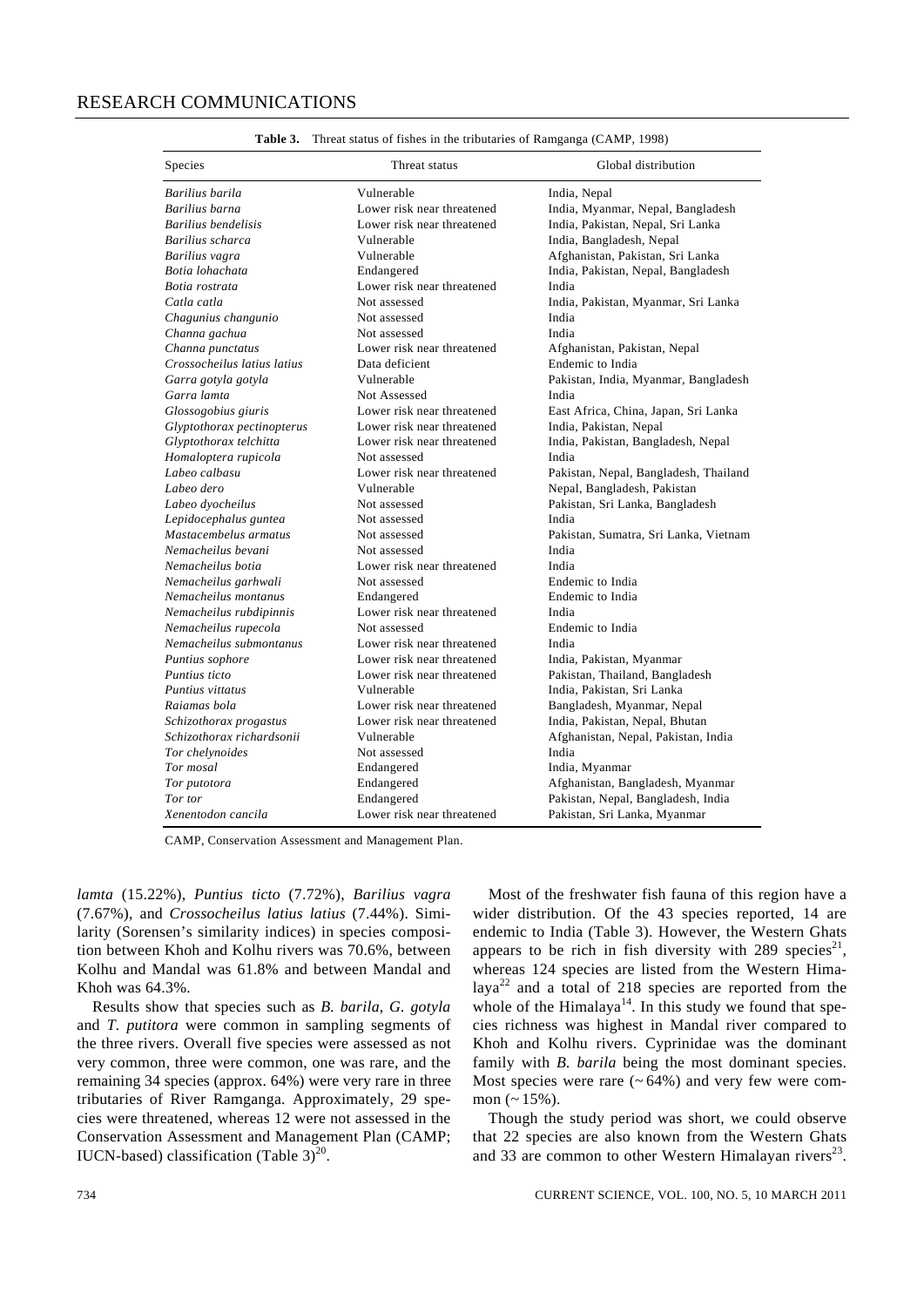

**Figure 2.** Venn diagram showing fish species common and exclusive to the three tributaries.

This may be because Mandal lies in CNP which has a better vegetation cover, abundant periphyton and macrobenthic invertebrate fauna in the river and is also relatively less disturbed from various illegal and destructive fishing activities compared to rivers in LFD. A recent study shows that the manipulating riparian vegetation influenced stream fish communities<sup>24</sup>. The removal of vegetation along the River Khoh by local communities could have reduced the fish species. It has been found that microhabitat parameters strongly correlated with species abundance and their distribution<sup>2-4,25-27</sup>. More studies on this aspect are required to understand the ecology of Himalayan fish fauna.

 The present study has recorded coldwater species. During the winters when water level is at the lowest and water is highly transparent, all size groups of mahseers and schizothoracines are present in pools of rivers $12$ , but we found most of them in shallow habitats (rapids and riffles) in Khoh and Mandal rivers, whereas the mahseers and schizothoracines (*S. richardsonii* and *S. progastus*) were absent in the Kolhu river despite the presence of pools. Water temperature is a limiting factor which influences geographical and local occurrence of species within one water system<sup>12</sup>. In our study they form 17% of the total fish catch and *S. richardsonii* was the dominant species in all the three tributaries. This however, as shown by Sehgal<sup>12</sup> to be due to the inability to cope with a steep fall in temperature in winter months and resultant migration from headwaters to lower altitudes. Similarly, some of the wider temperature-tolerant species were common throughout the rivers, such as carps, mahseer and lesser barils<sup> $12$ </sup>.

 There were some limitations to our study. It was difficult to catch all the species because of single sampling gear (cast net), sampling time and topography. Use of different sampling gears often enhances the chances of getting more species<sup>3</sup>. Seasonality and timing of sampling also influence fish catch, since more number of species were caught during night (72) than during the daytime (64). However, the present study does not cover night sampling because of field conditions.

 The Himalayan or Golden Mahseer, an endangered and highly prized sport fish, is abundant and thriving in these waters. Hence some potential pools in these areas can be developed into eco-friendly angling sites such as Kolhuchaur. Endemic schizothoracines may be affected due to change in water temperature and to the probable effect of climate change. Therefore, it is necessary that habitatspecific plans for such species should be formulated with long-term ecological study.

 Conservation measures, including stopping illegal fishing, dynamiting, poisoning, identifying crucial breeding habitats as fish sanctuary and creating mass awareness are needed to save the threatened fish fauna of this region.

- 1. Larsen, D. P. and Herlihy, A. T., Dilemma of sampling stream for macroinvertebrate richness. *J. North Am. Benthol. Soc*., 1998, **17**(3), 359–366.
- 2. Arunachalam, M., Assemblage structure of stream fishes in the Western Ghats (India). *Hydrobiologia*, 2000, **430**(1–3), 1–31.
- 3. Bhat, A., Diversity and composition of freshwater fishes in river systems of Central Western Ghats, India. *Environ. Biol. Fishes*, 2003, **68**, 25–38.
- 4. Bhat, A., Pattern in the distribution of freshwater fishes in the river of Central Western Ghats, India and their associations with environmental gradients. *Hydrobiologia*, 2004, **529**, 83–97.
- 5. Matthews, W. J., Small fish community structure in Ozark stream: structured assembly pattern of random abundance of species? *Am. Midl. Nat*., 1982, **107**, 42–54.
- 6. Matthews, W. J., Overview of fishes and fish assemblages. In *Patterns of Freshwater Fish Ecology*, International Thompson Publishing–Japan, Tokyo, Japan, 1998.
- 7. Schlosser, Fish community structure and function along two habitat gradients in headwater stream. *Ecol. Monogr*., 1982, **52**, 395– 414.
- 8. Sheldon, A. L., Species diversity and longitudinal succession in stream fishes. *Ecology*, 1968, **49**(2), 193–198.
- 9. Unmack, P. J., Biogeography of Australian freshwater fishes. *J. Biogeogr.*, 2001, **28**, 1053–1089.
- 10. Wikramnayake, E. D. and Moyale, P. B., Ecological structure of tropical fish assemblages in wet-zone streams of Sri Lanka. *J. Zool. London*, 1989, **218**, 503–526.
- 11. Dudgeon, D., The ecology of the tropical Asian rivers and streams in relation to biodiversity conservation. *Ann. Rev. Ecol. Syst*., 2000, **31**, 239–263.
- 12. Sehgal, K. L., Coldwater fish and fisheries in the Indian Himalayas: rivers and streams. In *Fish and Fisheries at Higher Altitude: Asia* (ed. Petr, T.), FAO Fisheries Technical Paper No. 385. Food and Agriculture Organization of the United Nations, Rome, 1999, p. 304.
- 13. Atkore, V. M., Conservation status of fishes in the tributaries of Ramganga River with special reference to Golden mahseer *Tor*